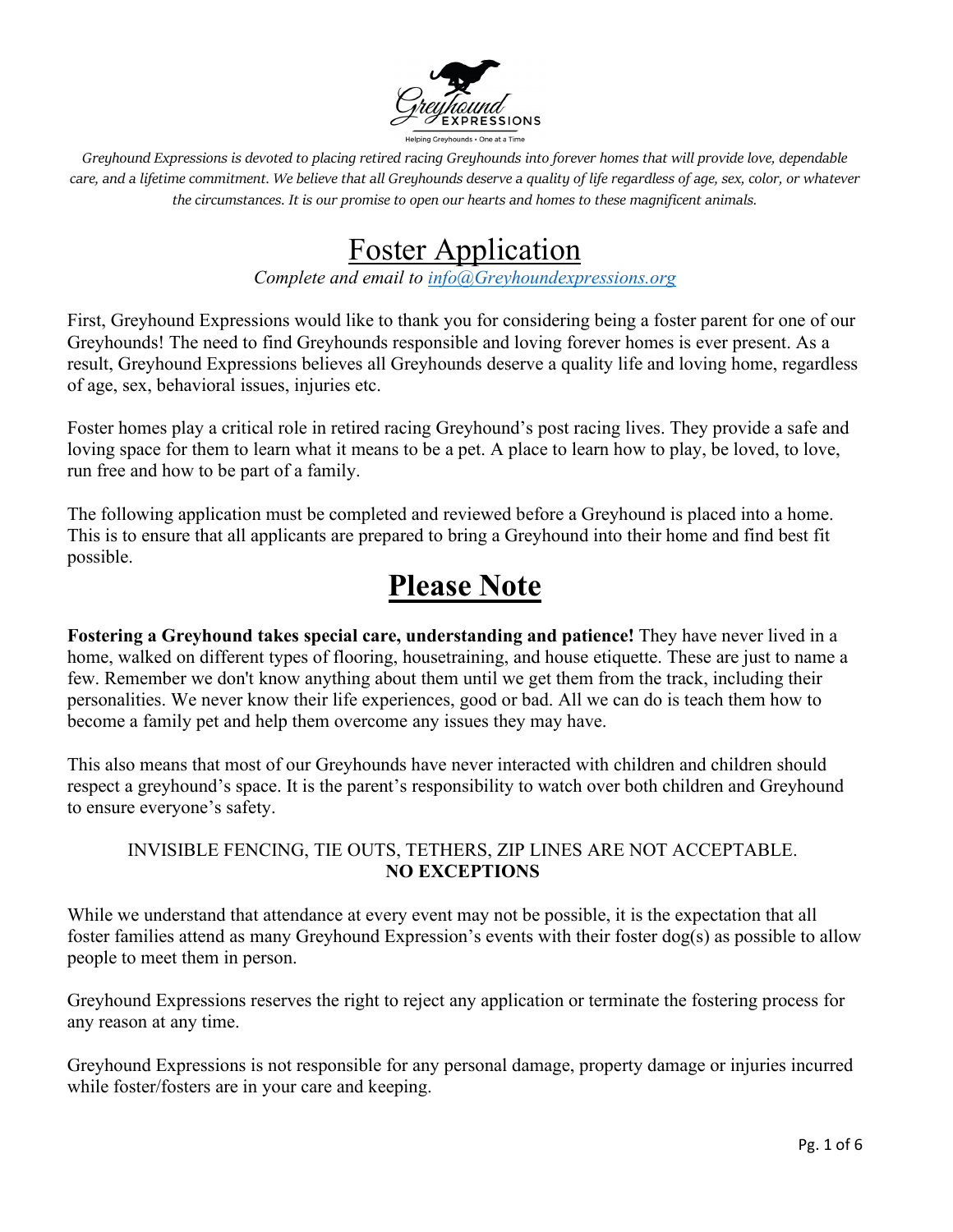

| Best time to contact you:                                                        |  |  |
|----------------------------------------------------------------------------------|--|--|
| Your employer:                                                                   |  |  |
|                                                                                  |  |  |
|                                                                                  |  |  |
| ,我们也不能在这里的时候,我们也不能在这里的时候,我们也不能会在这里的时候,我们也不能会在这里的时候,我们也不能会在这里的时候,我们也不能会在这里的时候,我们也 |  |  |
|                                                                                  |  |  |
|                                                                                  |  |  |
|                                                                                  |  |  |
|                                                                                  |  |  |
| Number of children in home: <u>Ages of children:</u>                             |  |  |
|                                                                                  |  |  |

Do you  $\Box$  Rent  $\Box$  Own your home?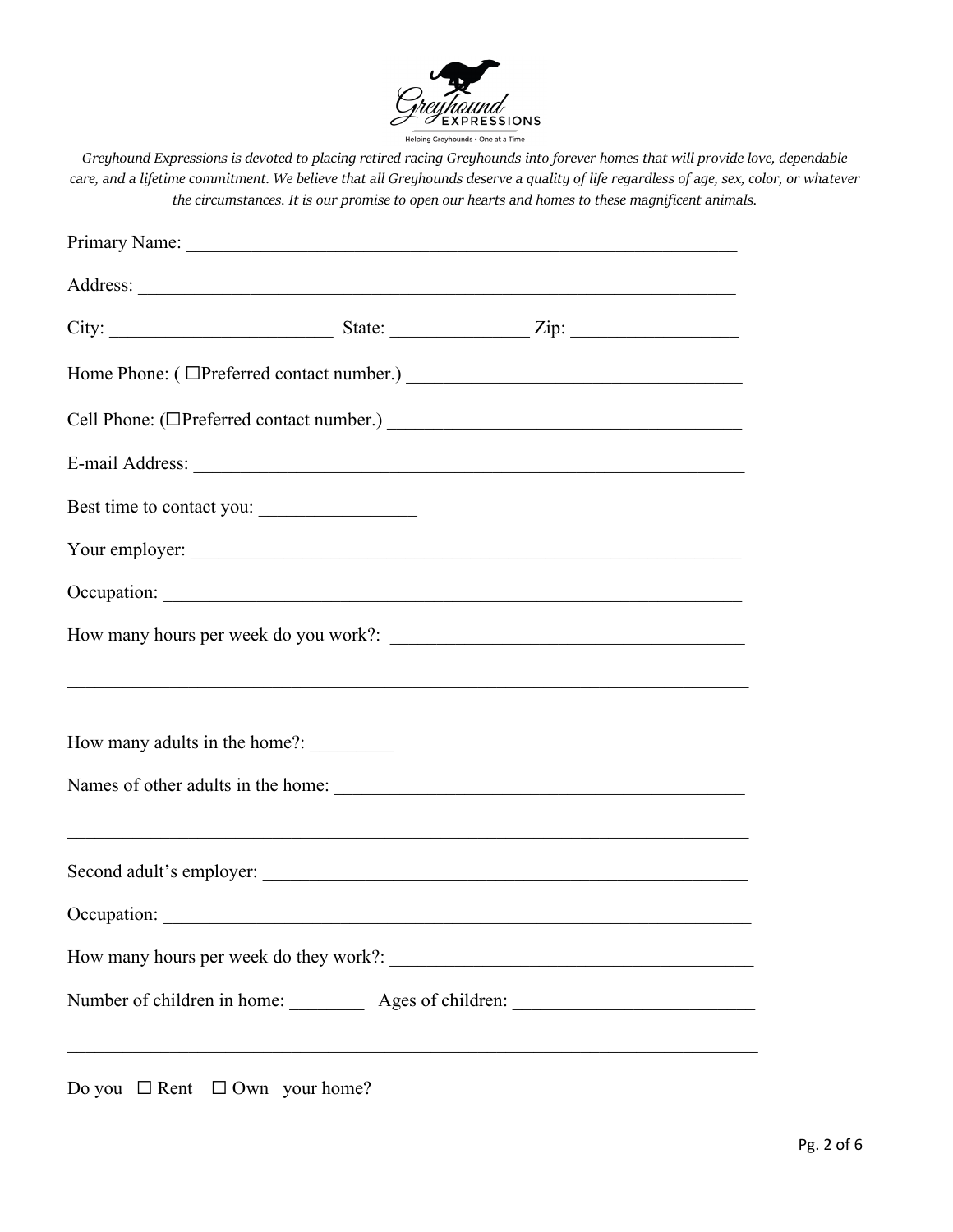

#### *\*\*If you rent, we must have the landlord's approval for a Greyhound to be placed*

 $\mathcal{L}_\text{max} = \mathcal{L}_\text{max} = \mathcal{L}_\text{max} = \mathcal{L}_\text{max} = \mathcal{L}_\text{max} = \mathcal{L}_\text{max} = \mathcal{L}_\text{max} = \mathcal{L}_\text{max} = \mathcal{L}_\text{max} = \mathcal{L}_\text{max} = \mathcal{L}_\text{max} = \mathcal{L}_\text{max} = \mathcal{L}_\text{max} = \mathcal{L}_\text{max} = \mathcal{L}_\text{max} = \mathcal{L}_\text{max} = \mathcal{L}_\text{max} = \mathcal{L}_\text{max} = \mathcal{$ 

 $\mathcal{L}_\text{G}$  , and the contribution of the contribution of the contribution of the contribution of the contribution of the contribution of the contribution of the contribution of the contribution of the contribution of t

#### *in the house or apartment\*\**

Style of home you live in (2 story, ranch, etc.): \_\_\_\_\_\_\_\_\_\_\_\_\_\_\_\_\_\_\_\_\_\_\_\_\_\_\_\_\_\_\_

How many sets of stairs are in your home? (Outside and inside):

How long have you lived at your current address? \_\_\_\_\_\_\_\_\_\_\_\_\_\_\_\_\_\_\_\_\_\_\_\_\_\_\_\_\_\_\_

|  | Where would your foster greyhound sleep at night: |  |
|--|---------------------------------------------------|--|
|  |                                                   |  |

 $\mathcal{L}_\text{G}$  , and the contribution of the contribution of the contribution of the contribution of the contribution of the contribution of the contribution of the contribution of the contribution of the contribution of t

Describe the activity level of your home: \_\_\_\_\_\_\_\_\_\_\_\_\_\_\_\_\_\_\_\_\_\_\_\_\_\_\_\_\_\_\_\_\_\_\_\_\_\_\_\_

Do you have an enclosed yard?  $\Box$  Yes  $\Box$  No If yes, what is the height of enclosure:

 $\mathcal{L}_\text{G}$  , and the contribution of the contribution of the contribution of the contribution of the contribution of the contribution of the contribution of the contribution of the contribution of the contribution of t

If no, what type of daily exercise would you provide your greyhound:

\_\_\_\_\_\_\_\_\_\_\_\_\_\_\_\_\_\_\_\_\_\_\_\_\_\_\_\_\_\_\_\_\_\_\_\_\_\_\_\_\_\_\_\_\_\_\_\_\_\_\_\_\_\_\_\_\_\_\_\_\_\_\_\_\_\_\_\_\_\_\_\_\_\_

 $\mathcal{L}_\text{G}$  , and the contribution of the contribution of the contribution of the contribution of the contribution of the contribution of the contribution of the contribution of the contribution of the contribution of t

Will you be able to get your foster greyhound out for potty breaks and exercise and/or walk no less than three times per day (morning, after work, and before bed):  $\Box$  Yes  $\Box$  No

Please describe the importance of keeping all Greyhounds on a leash at all times, if not in a properly fenced yard?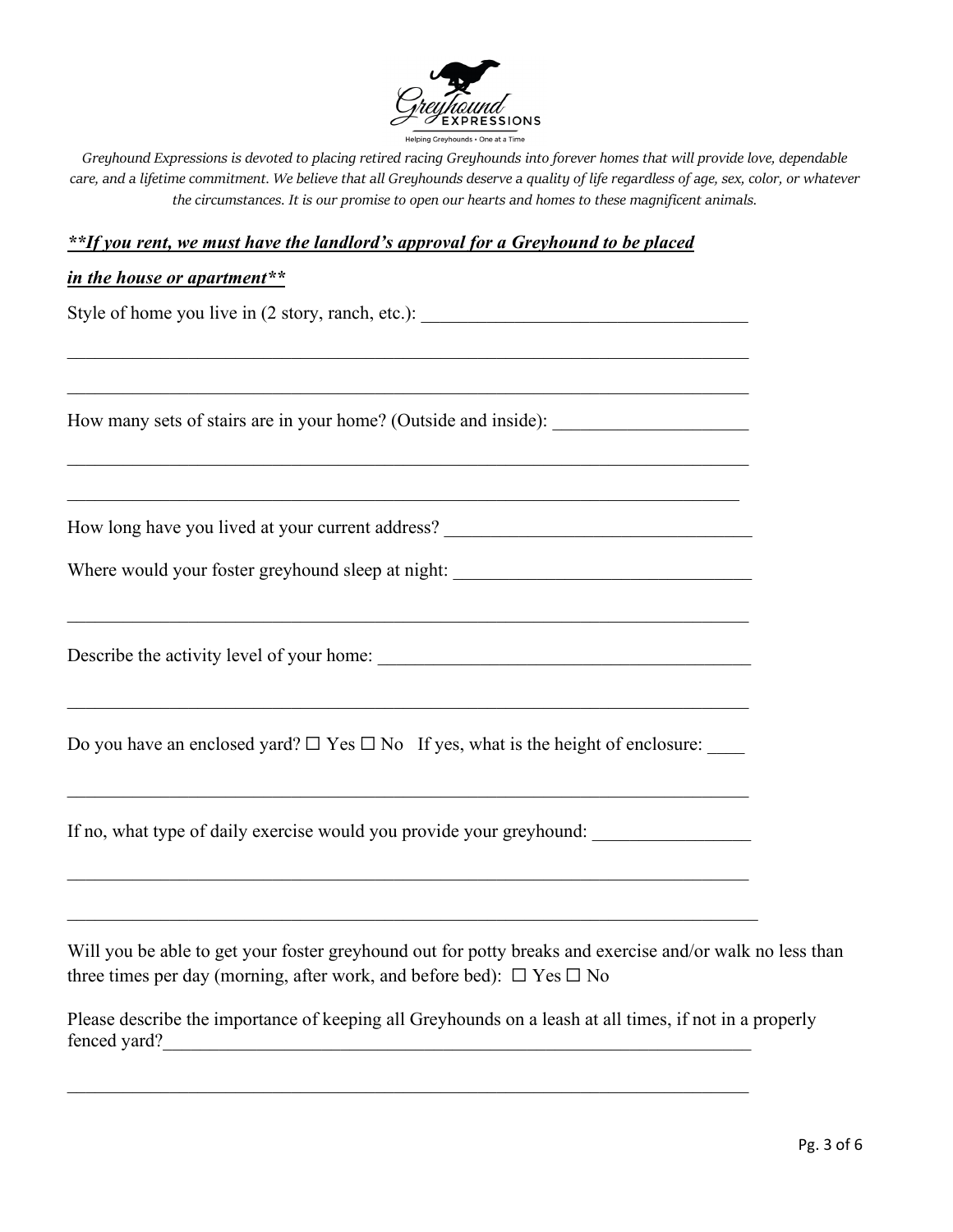

How long do you anticipate your dog being left alone each day?

Do you anticipate any significant lifestyle changes in the near future? (i.e. moving, baby, new job, travel etc.)

 $\mathcal{L}_\text{G}$  , and the contribution of the contribution of the contribution of the contribution of the contribution of the contribution of the contribution of the contribution of the contribution of the contribution of t

 $\mathcal{L}_\text{G}$  , and the contribution of the contribution of the contribution of the contribution of the contribution of the contribution of the contribution of the contribution of the contribution of the contribution of t

 $\mathcal{L}_\text{G}$  , and the contribution of the contribution of the contribution of the contribution of the contribution of the contribution of the contribution of the contribution of the contribution of the contribution of t

Who would primarily care for your foster greyhound:

Does anyone in your home have allergies to dogs:  $\Box$  Yes  $\Box$  No

Do you have any pets that are living with you now (cats, dogs, birds etc.)?  $\Box$  Yes  $\Box$  No

\_\_\_\_\_\_\_\_\_\_\_\_\_\_\_\_\_\_\_\_\_\_\_\_\_\_\_\_\_\_\_\_\_\_\_\_\_\_\_\_\_\_\_\_\_\_\_\_\_\_\_\_\_\_\_\_\_\_\_\_\_\_\_\_\_\_\_\_\_\_\_\_\_\_\_

 $\mathcal{L}_\text{G}$  , and the contribution of the contribution of the contribution of the contribution of the contribution of the contribution of the contribution of the contribution of the contribution of the contribution of t

 $\mathcal{L}_\text{G}$  , and the contribution of the contribution of the contribution of the contribution of the contribution of the contribution of the contribution of the contribution of the contribution of the contribution of t

 $\mathcal{L}_\text{G}$  , and the contribution of the contribution of the contribution of the contribution of the contribution of the contribution of the contribution of the contribution of the contribution of the contribution of t

Please list type, age, gender, and breed:\_\_\_\_\_\_\_\_\_\_\_\_\_\_\_\_\_\_\_\_\_\_\_\_\_\_\_\_\_\_\_\_\_\_\_\_\_\_\_\_\_\_\_

What are the individual personalities of your current pet(s)?: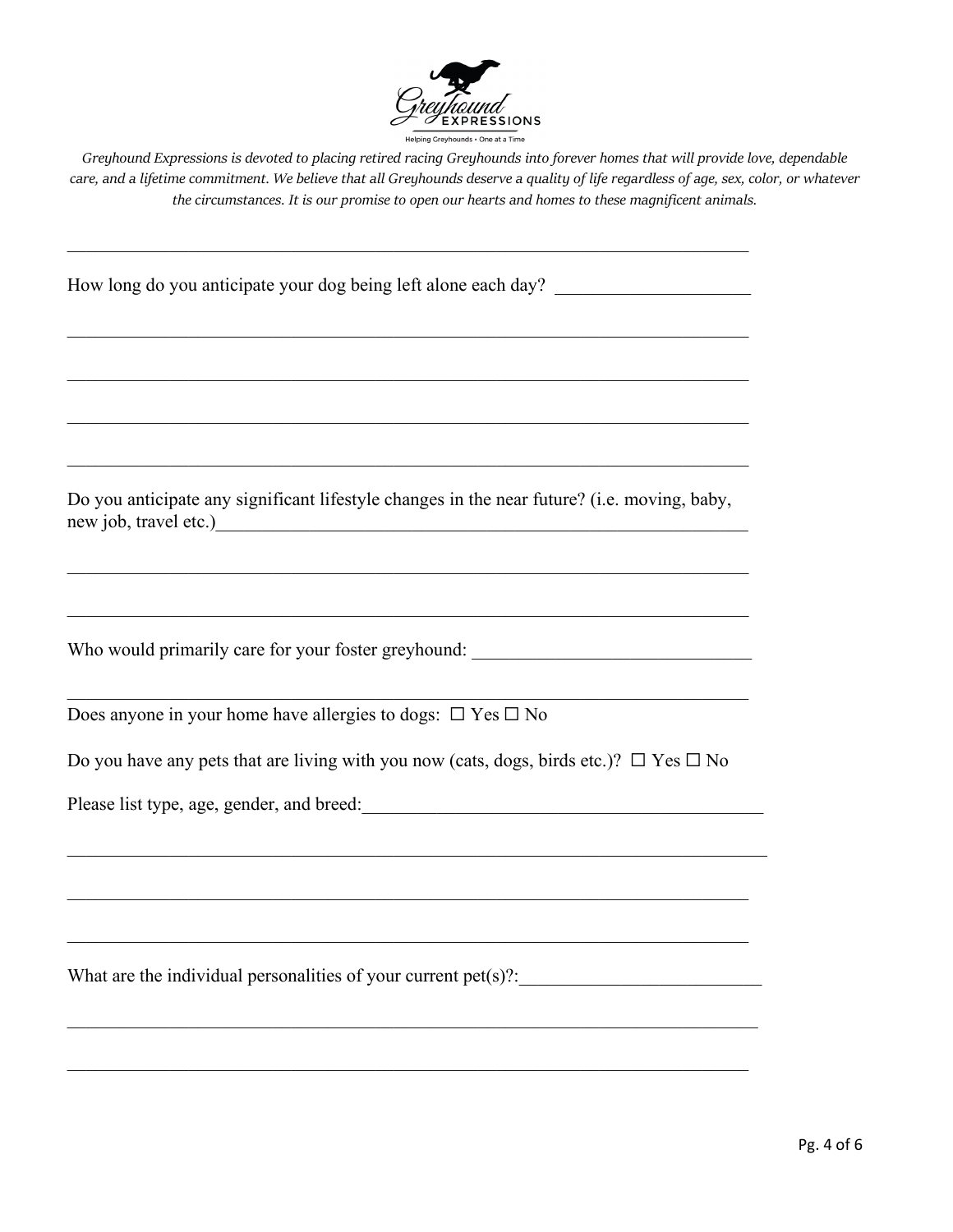

Are your current pets <u>all</u> spayed/neutered:  $\square$  No  $\square$  Yes

Are your current pets up to date on their shots and on monthly heartworm medication:  $\Box$  No  $\Box$  Yes List all your pets you have owned in the past: \_\_\_\_\_\_\_\_\_\_\_\_\_\_\_\_\_\_\_\_\_\_\_\_\_\_\_\_\_\_\_\_\_

 $\mathcal{L}_\text{G}$  , and the contribution of the contribution of the contribution of the contribution of the contribution of the contribution of the contribution of the contribution of the contribution of the contribution of t

 $\mathcal{L}_\text{G}$  , and the contribution of the contribution of the contribution of the contribution of the contribution of the contribution of the contribution of the contribution of the contribution of the contribution of t

 $\mathcal{L}_\text{G}$  , and the contribution of the contribution of the contribution of the contribution of the contribution of the contribution of the contribution of the contribution of the contribution of the contribution of t

Why are they not with you?: \_\_\_\_\_\_\_\_\_\_\_\_\_\_\_\_\_\_\_\_\_\_\_\_\_\_\_\_\_\_\_\_\_\_\_\_\_\_\_\_\_\_\_\_\_\_\_\_\_\_

Your Veterinarian's name:

 $\mathcal{L}_\text{G}$  , and the contribution of the contribution of the contribution of the contribution of the contribution of the contribution of the contribution of the contribution of the contribution of the contribution of t

Phone number:

May we contact your veterinarian:  $\Box$  No  $\Box$  Yes

Crating is acceptable as long as it is only used while you are away from home, if necessary. Not all Greyhounds need to be crated.

Do you understand that the foster greyhound will not be housetrained coming into your home (we don't know how they will act, if they will get into things, etc.)  $\Box$  Yes  $\Box$  No

Are you willing and able to put in the time and effort in house training a foster greyhound:  $\Box$  Yes  $\Box$  No

Do you agree to take your foster Greyhound to and from all necessary veterinarian appointments as needed: ☐ Yes ☐ No

Do you agree to take your foster Greyhound to a pet store, park, or Greyhound Expressions event so they can get exposure to all different types of situations and people:  $\Box$  Yes  $\Box$  No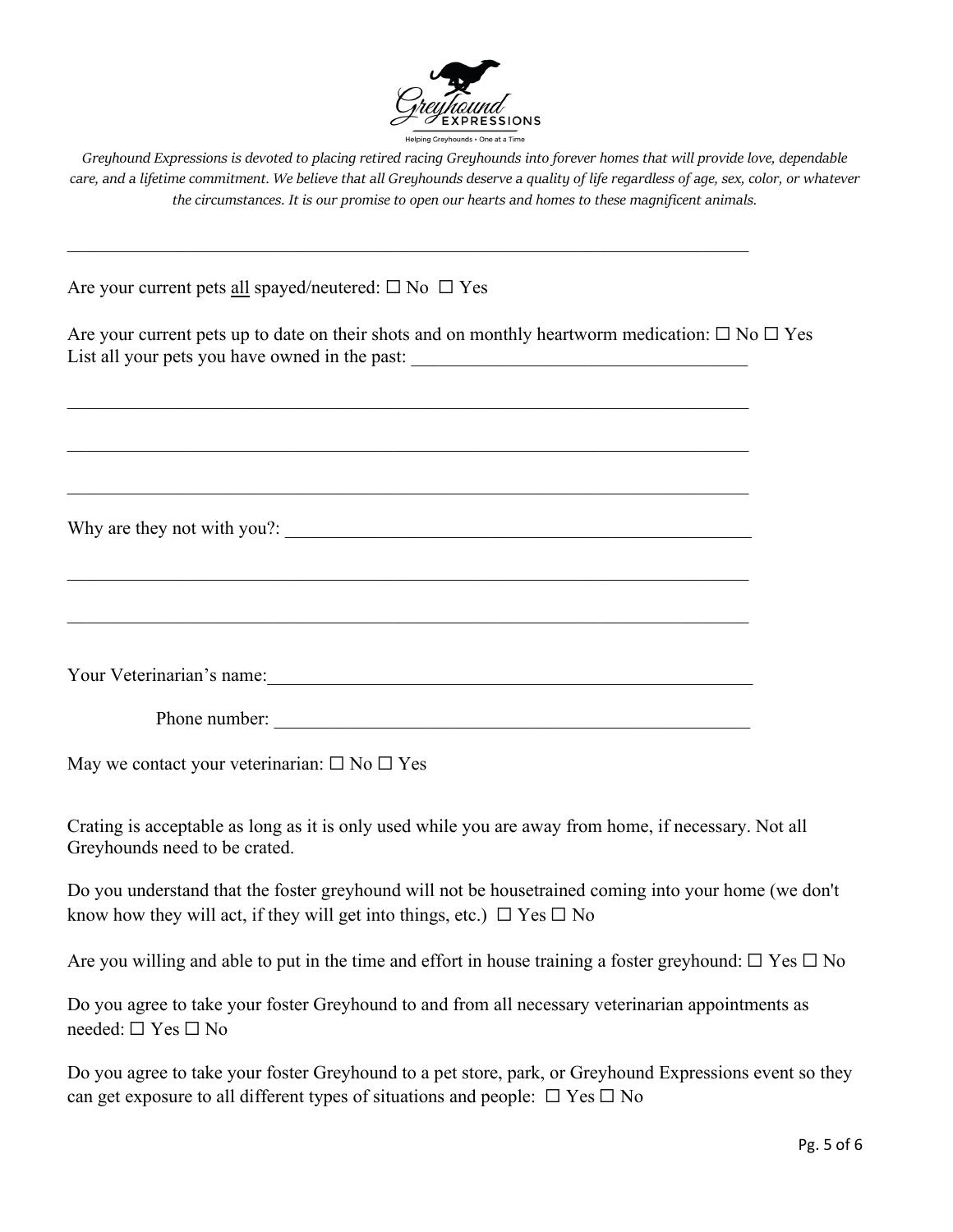

Do you agree to keep in touch with Greyhound Expressions on the ups and downs, medical needs and behaviors of your foster greyhound so we can help if there are issues to solve:  $\Box$  Yes  $\Box$  No

Do you agree to administer flea, tick and heartworm preventative medication to your foster greyhound monthly:  $\Box$  Yes  $\Box$  No

| Are you willing and capable of providing funds accompanied with fostering a greyhound (All money spent |  |  |  |
|--------------------------------------------------------------------------------------------------------|--|--|--|
| on your foster is tax deductible): $\Box$ Yes $\Box$ No                                                |  |  |  |

Do you have any specific age or gender you would like your greyhound to be?:

\_\_\_\_\_\_\_\_\_\_\_\_\_\_\_\_\_\_\_\_\_\_\_\_\_\_\_\_\_\_\_\_\_\_\_\_\_\_\_\_\_\_\_\_\_\_\_\_\_\_\_\_\_\_\_\_\_\_\_\_\_\_\_\_\_\_\_\_\_\_\_\_\_\_\_\_

\_\_\_\_\_\_\_\_\_\_\_\_\_\_\_\_\_\_\_\_\_\_\_\_\_\_\_\_\_\_\_\_\_\_\_\_\_\_\_\_\_\_\_\_\_\_\_\_\_\_\_\_\_\_\_\_\_\_\_\_\_\_\_\_\_\_\_\_\_\_\_\_\_\_\_\_

What characteristic(s) do you find undesirable in a foster greyhound:

What characteristic(s) do you find appealing in a foster greyhound:

| Have you applied to foster or adopt a greyhound in the past? $\Box$ No $\Box$ Yes |  |  |
|-----------------------------------------------------------------------------------|--|--|
|-----------------------------------------------------------------------------------|--|--|

| If so, what other organization(s): |  |
|------------------------------------|--|
|------------------------------------|--|

Have you ever fostered a greyhound before:  $\Box$  Yes  $\Box$  No

| Do you agree to have an in-home interview and property inspection conducted by a Greyhound |  |
|--------------------------------------------------------------------------------------------|--|
| Expressions representative (this usually takes $2+$ hours): $\Box$ Yes $\Box$ No           |  |

Do you agree to let all cleared potential adopters come to your home and meet your foster greyhound where it is most comfortable for the hounds? (*I send you the information so you can call and set up the appointments that work with your schedule and the potential adopters schedule*):  $\Box$  Yes  $\Box$  No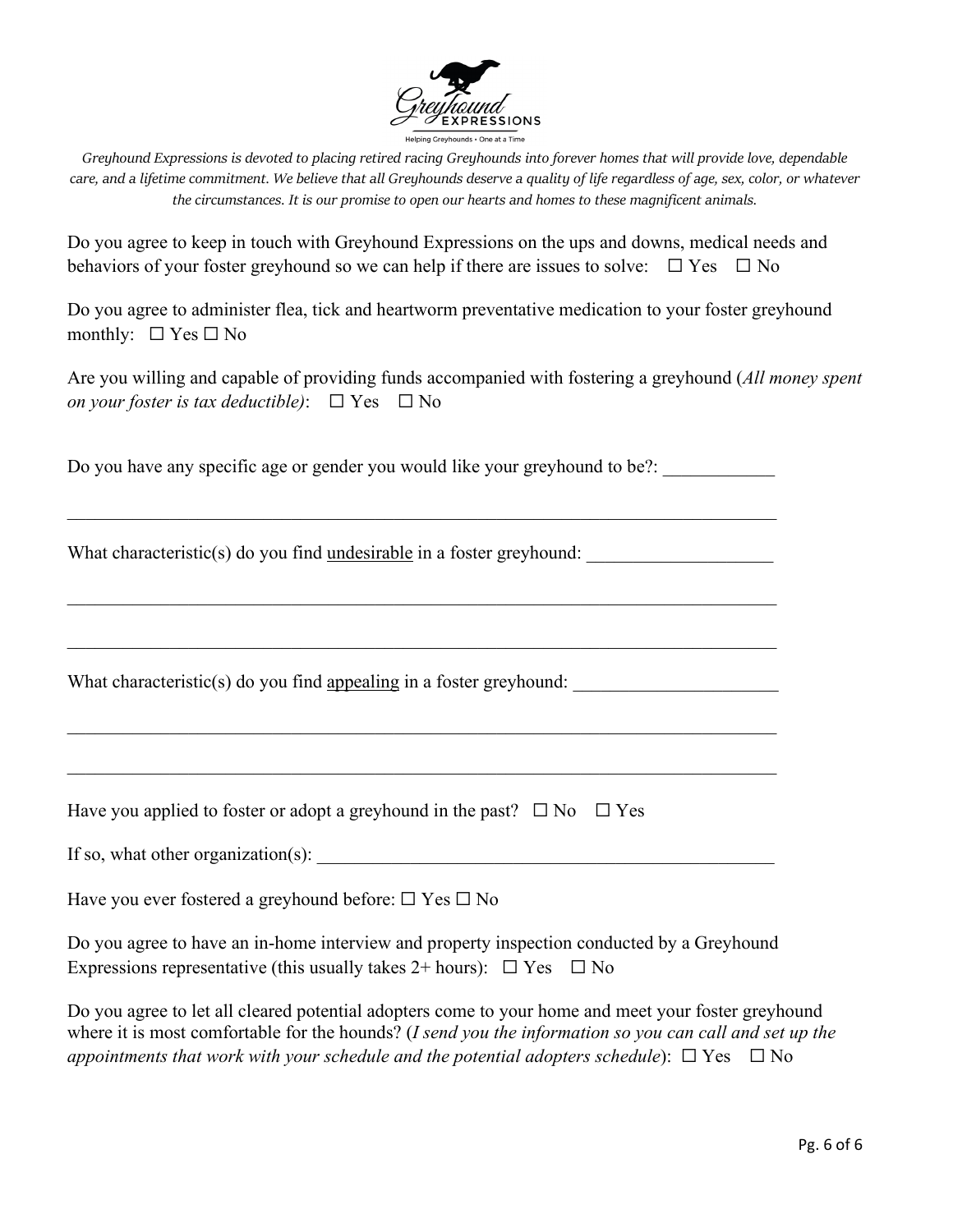

| Are all members residing in the household in TOTAL AGREEMENT with |
|-------------------------------------------------------------------|
| fostering a Greyhound: $\square$ Yes $\square$ No                 |

\_\_\_\_\_\_\_\_\_\_\_\_\_\_\_\_\_\_\_\_\_\_\_\_\_\_\_\_\_\_\_\_\_\_\_\_\_\_\_\_\_\_\_\_\_\_\_\_\_\_\_\_\_\_\_\_\_\_\_\_\_\_\_\_\_\_\_\_\_\_\_\_\_\_

 $\mathcal{L}_\mathcal{L} = \mathcal{L}_\mathcal{L} = \mathcal{L}_\mathcal{L} = \mathcal{L}_\mathcal{L} = \mathcal{L}_\mathcal{L} = \mathcal{L}_\mathcal{L} = \mathcal{L}_\mathcal{L} = \mathcal{L}_\mathcal{L} = \mathcal{L}_\mathcal{L} = \mathcal{L}_\mathcal{L} = \mathcal{L}_\mathcal{L} = \mathcal{L}_\mathcal{L} = \mathcal{L}_\mathcal{L} = \mathcal{L}_\mathcal{L} = \mathcal{L}_\mathcal{L} = \mathcal{L}_\mathcal{L} = \mathcal{L}_\mathcal{L}$ 

\_\_\_\_\_\_\_\_\_\_\_\_\_\_\_\_\_\_\_\_\_\_\_\_\_\_\_\_\_\_\_\_\_\_\_\_\_\_\_\_\_\_\_\_\_\_\_\_\_\_\_\_\_\_\_\_\_\_\_\_\_\_\_\_\_\_\_\_\_\_\_\_\_\_

 $\mathcal{L}_\text{max} = \mathcal{L}_\text{max} = \mathcal{L}_\text{max} = \mathcal{L}_\text{max} = \mathcal{L}_\text{max} = \mathcal{L}_\text{max} = \mathcal{L}_\text{max} = \mathcal{L}_\text{max} = \mathcal{L}_\text{max} = \mathcal{L}_\text{max} = \mathcal{L}_\text{max} = \mathcal{L}_\text{max} = \mathcal{L}_\text{max} = \mathcal{L}_\text{max} = \mathcal{L}_\text{max} = \mathcal{L}_\text{max} = \mathcal{L}_\text{max} = \mathcal{L}_\text{max} = \mathcal{$ 

 $\mathcal{L}_\text{G}$  , and the contribution of the contribution of the contribution of the contribution of the contribution of the contribution of the contribution of the contribution of the contribution of the contribution of t

 $\mathcal{L}_\text{G}$  , and the contribution of the contribution of the contribution of the contribution of the contribution of the contribution of the contribution of the contribution of the contribution of the contribution of t

 $\mathcal{L}_\text{G}$  , and the contribution of the contribution of the contribution of the contribution of the contribution of the contribution of the contribution of the contribution of the contribution of the contribution of t

 $\mathcal{L}_\text{G}$  , and the contribution of the contribution of the contribution of the contribution of the contribution of the contribution of the contribution of the contribution of the contribution of the contribution of t

| Why do you want to foster a Greyhound? |  |
|----------------------------------------|--|
|                                        |  |

Where did you hear about Greyhound Expressions? \_\_\_\_\_\_\_\_\_\_\_\_\_\_\_\_\_\_\_\_\_\_\_\_\_\_\_\_\_\_\_\_

Are there any concerns that you have related to fostering a Greyhound?

Any other questions or comments:

Do you agree that all information on this application is true to the best of your knowledge:  $\Box$  Yes  $\Box$  No

| Do you agree to all the terms of this foster home application: $\Box$ Yes $\Box$ No |  |
|-------------------------------------------------------------------------------------|--|
|-------------------------------------------------------------------------------------|--|